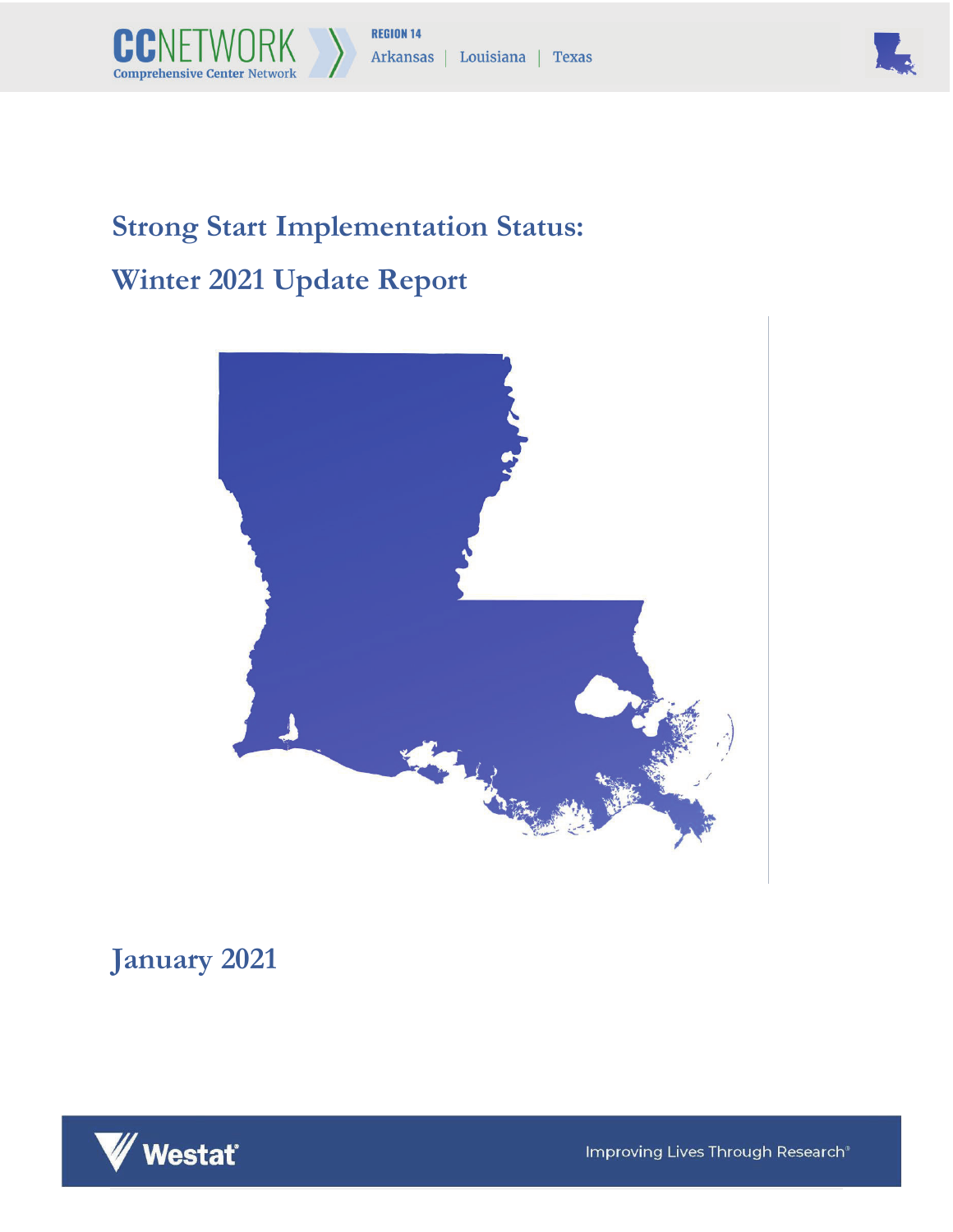



## **Contents**

| Executive Summary: Key Findings and Recommendations Based on Stakeholder Feedback 3           |
|-----------------------------------------------------------------------------------------------|
|                                                                                               |
|                                                                                               |
|                                                                                               |
|                                                                                               |
| Section I: High-level Takeaways and Recommendations from Louisiana Strong Start 2020 Winter   |
|                                                                                               |
|                                                                                               |
| Virtual learning lessons-learned based on focus groups and surveys conducted by the Region 14 |
| Learning Modes Transition lessons-learned based on focus groups and surveys conducted by      |
| Core Academics lessons-learned based on focus groups and surveys conducted by the Region      |
| Mental Health & Well-being lessons-learned based on focus groups and surveys conducted by     |
| Communication lessons-learned based on focus groups and surveys conducted by the Region       |
| Section II: High-level Takeaways from the Louisiana Strong Start 2020 Winter Survey15         |
|                                                                                               |

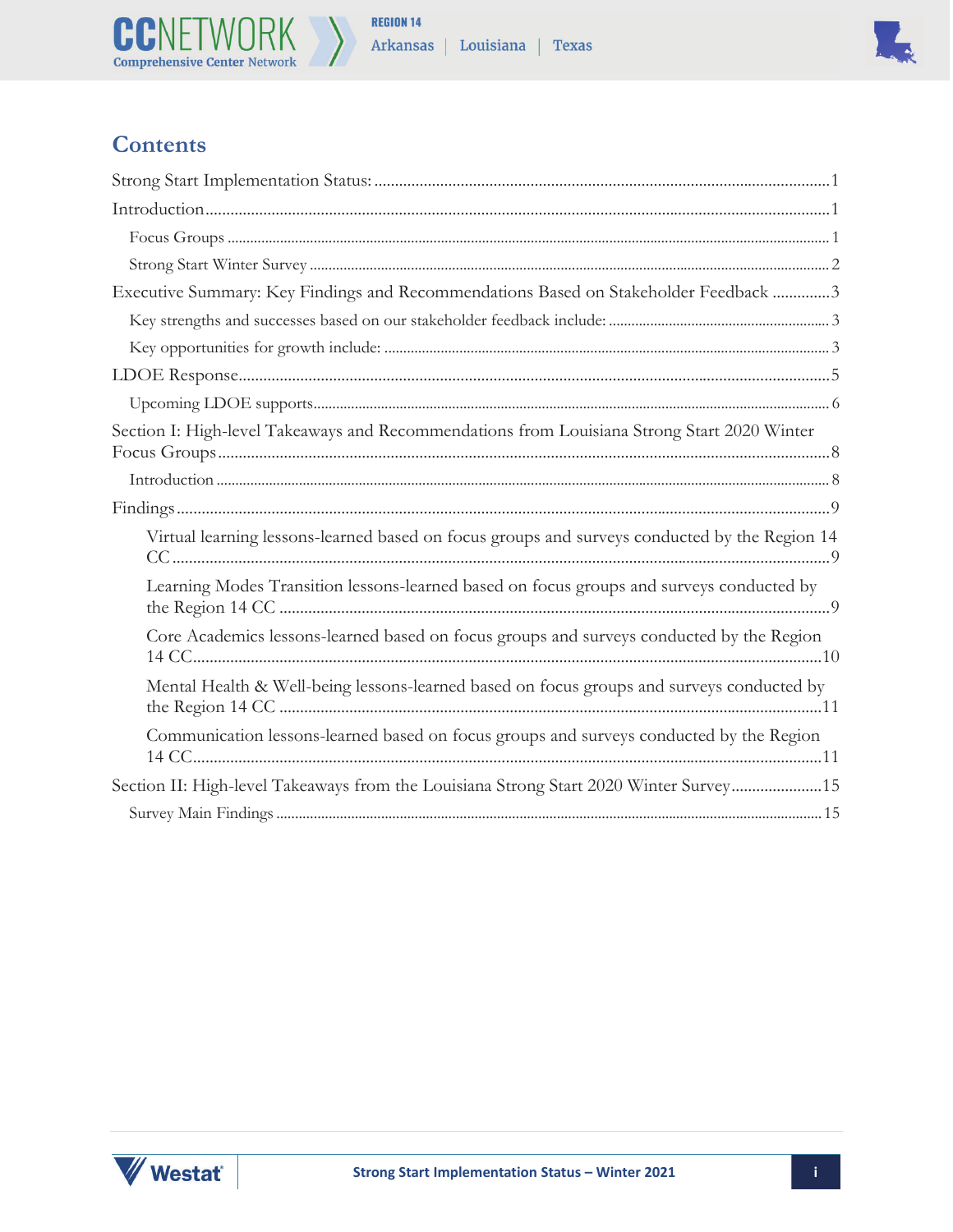



## **Introduction**

The Louisiana Department of Education has worked to help educators ensure a strong start and finish to the current school year. The agency feels that it is important to stay connected to Louisiana students, families, teachers, and leaders. They have prioritized listening and learning from the experiences of stakeholders during this most challenging school year.

State Superintendent Dr. Cade Brumley and his team at the LDOE have continued their practices of outreach and seeking feedback. This has included meeting with students, families, educators, and school system leaders. Dr. Brumley led multiple school reopening webinars that regularly attracted over 800 school and system leaders and started a monthly virtual roundtable for school system leaders across the state. He also created the Office of School System Relations to bolster support and maintain two-way communication between the agency and schools. Department leadership regularly attends virtual and in-person meetings of Louisiana teachers, administrators, and school system leaders.

Throughout the reopening process, the LDOE processed over 10,500 school reopening support emails. The agency also facilitated a dozen bi-weekly virtual town hall meetings with Children's Hospital New Orleans for educators and families.

The LDOE enhanced its communications structures to include more targeted office hours and team-specific monthly calls, and a chief academic officers roundtable. Statewide working groups were also created in key areas of support for school system leaders to share progress, provide feedback to LDOE on current and future resources, and keep LDOE updated on statewide implementation measures.

This report is one of the many ways the Louisiana Department of Education continues to engage stakeholders. It includes data from 46 focus group sessions conducted with a total of 216 stakeholders in November and December of 2020, as well as the results of the LDOE's Strong Start Winter Survey completed by 281 school systems. This document reports on the findings from the second Strong Start survey (winter) as well as the focus groups.

#### **Focus Groups**

In October 2020, the Board of Elementary and Secondary Education (BESE) directed the LDOE to provide a report on lessons learned in regard to virtual learning. This was to include feedback from educators, students, and families that would help inform future decisions around support and policy.

The LDOE partnered with the Region 14 Comprehensive Center (Region 14 CC), managed by Westat, to conduct focus groups with stakeholders from across the state. The experiences collected from these 216 individuals will help the LDOE understand their viewpoints during this unprecedented time for education. Combined with the LDOE's other feedback mechanisms, the data from these 46 focus group sessions offer additional insight about successes and opportunities for improvement.

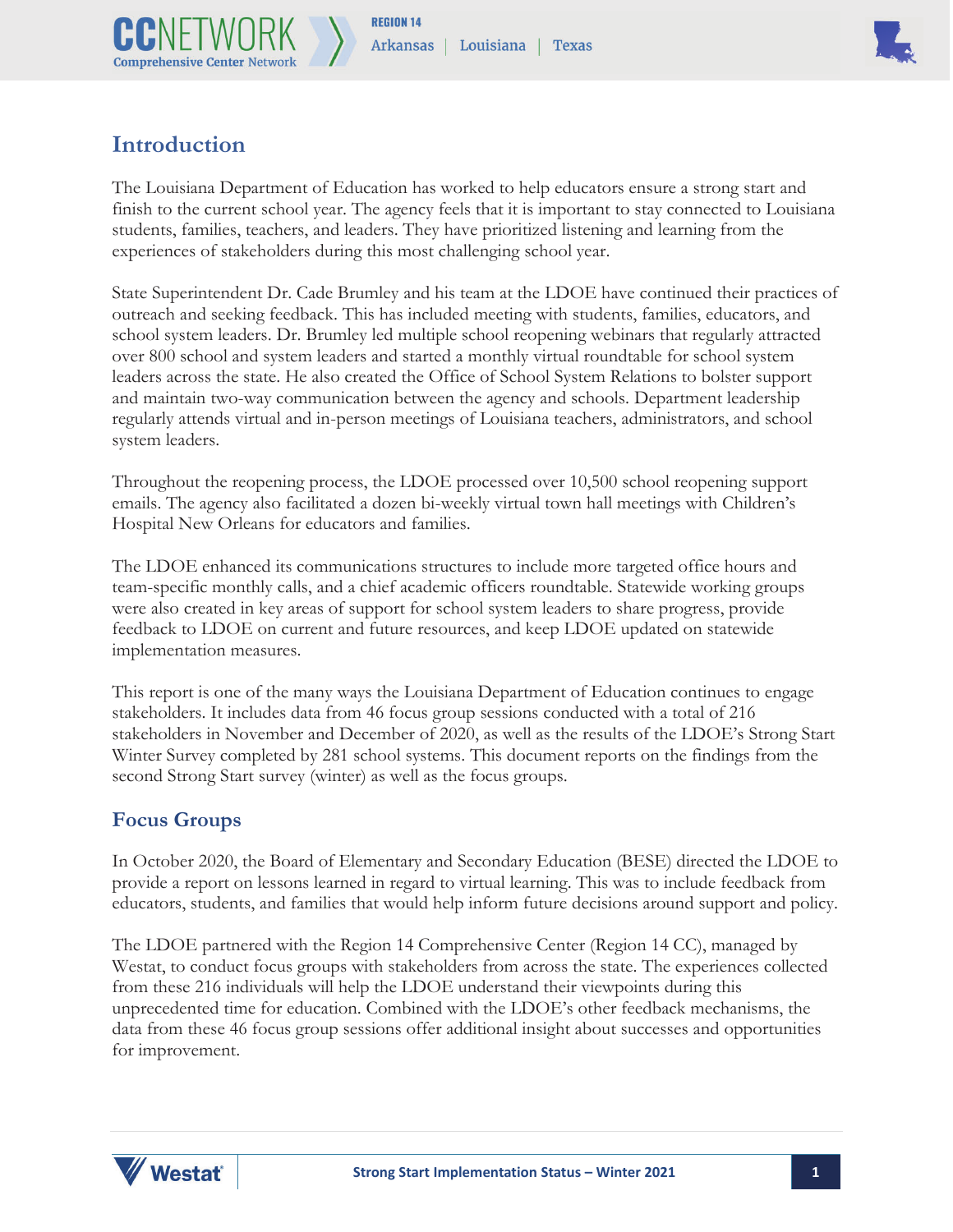



#### **Strong Start Winter Survey**

The LDOE created the Strong Start 2020 Implementation Survey series to help understand the needs of our leaders, educators, students, and families.

These surveys collect data to capture school system plans aligned to Strong Start 2020, understand the experiences of Louisiana students and educators, inform decisions about supports needed for school systems, and to share that information with various stakeholders.

The survey will be administered three times in 2020-21: completed once in the fall, completed once in the winter and to be completed once in the spring. While each survey will align with the Strong Start Planning Priorities, the questions in each survey will adapt to the landscape of data able to be collected at each point in time as well as the LDOE's implementation priorities.

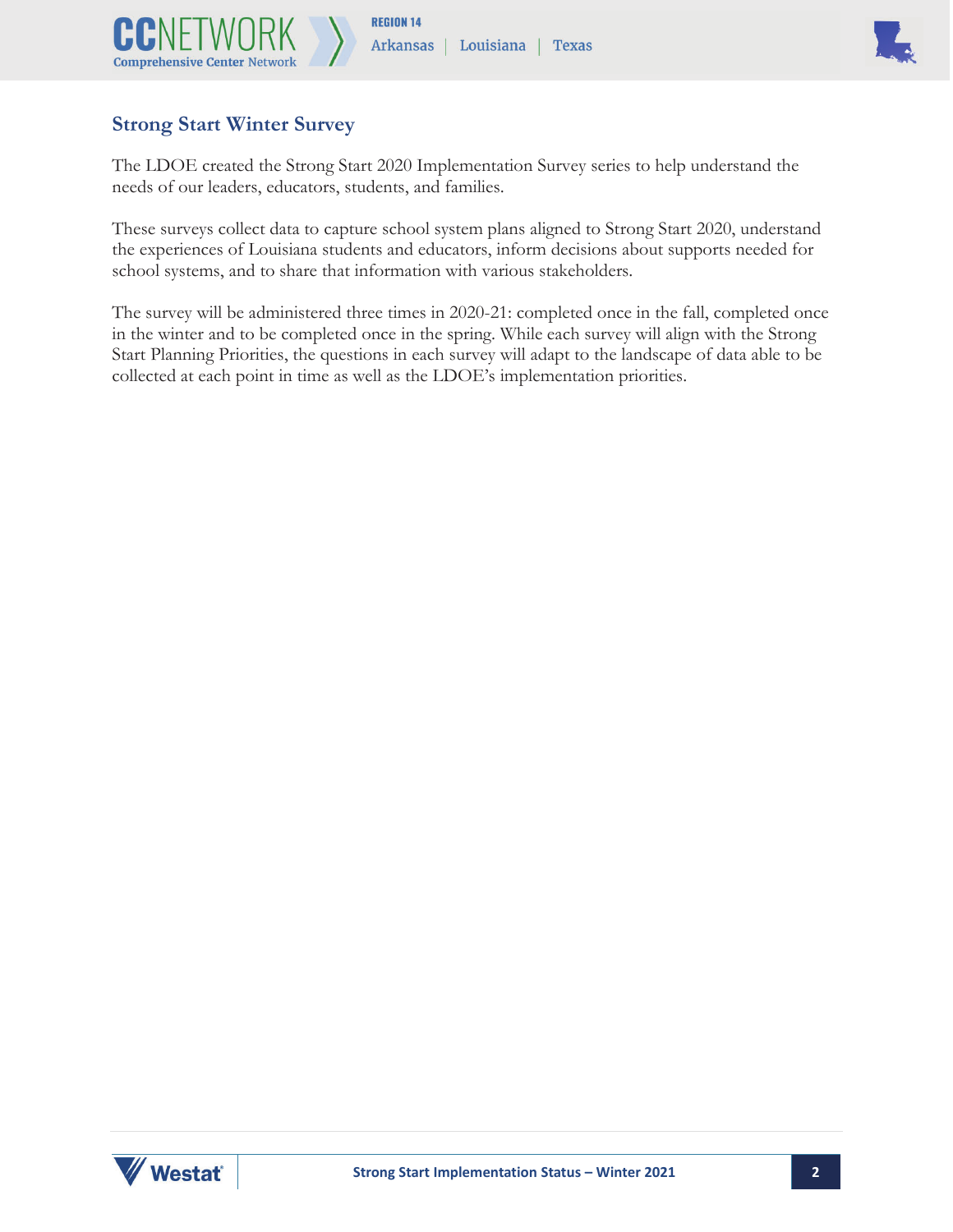

## **Executive Summary: Key Findings and Recommendations Based on Stakeholder Feedback**

The Region 14 CC (see *Appendix E* for further information) was tasked with conducting an analysis of Louisiana's experience with closing and reopening schools in 2020 due the COVID-19 pandemic. LDOE's Strong Start Initiative implementation was assessed in November and December 2020 using two strategies: a broad survey of school systems across the state, and in-depth focus groups with stakeholders, which included school system leaders, school leaders, teachers, parents and students. Results reflect experiences and points of view of the stakeholders who participated in our focus groups or the Strong Start survey. Stakeholders report a number of strengths, successes and ongoing challenges with implementing their Strong Start plans. They also make many recommendations for state and local leaders. Participants in this project include 281 school systems that responded to the survey, and 216 individuals who took part in the focus groups. Below is a summary of these results.

#### **Key strengths and successes based on our stakeholder feedback include:**

- School systems and educators have flexibly adapted to address students' learning loss through use of individual instruction/support, additional intervention time, and increased use of small group instruction.
- LEAs have pushed technology out to students and families very quickly, and teachers have learned and adopted a variety of technologically-based teaching supports.
- Most stakeholders believe communication from LDOE and from school systems and schools has been very effective. Transparency and the levels of trust among stakeholders is high.
- School systems and educators have made extensive efforts to support students' mental health and well-being both personally and through SEL curricula and community services.

#### **Key opportunities for growth include:**

**Comprehensive Center Networ** 

- Transition between learning modes causes disruption of learning, stress, and mental-health concerns.
- In general, student engagement is a concern. Not all students learn successfully in virtual environments, particularly students with disabilities, EL students and early childhood learners.
- Ongoing concerns with accountability plans given likely learning loss that is beyond the control of school systems and families.
- Access to technology and broadband required for successful virtual learning is not consistent

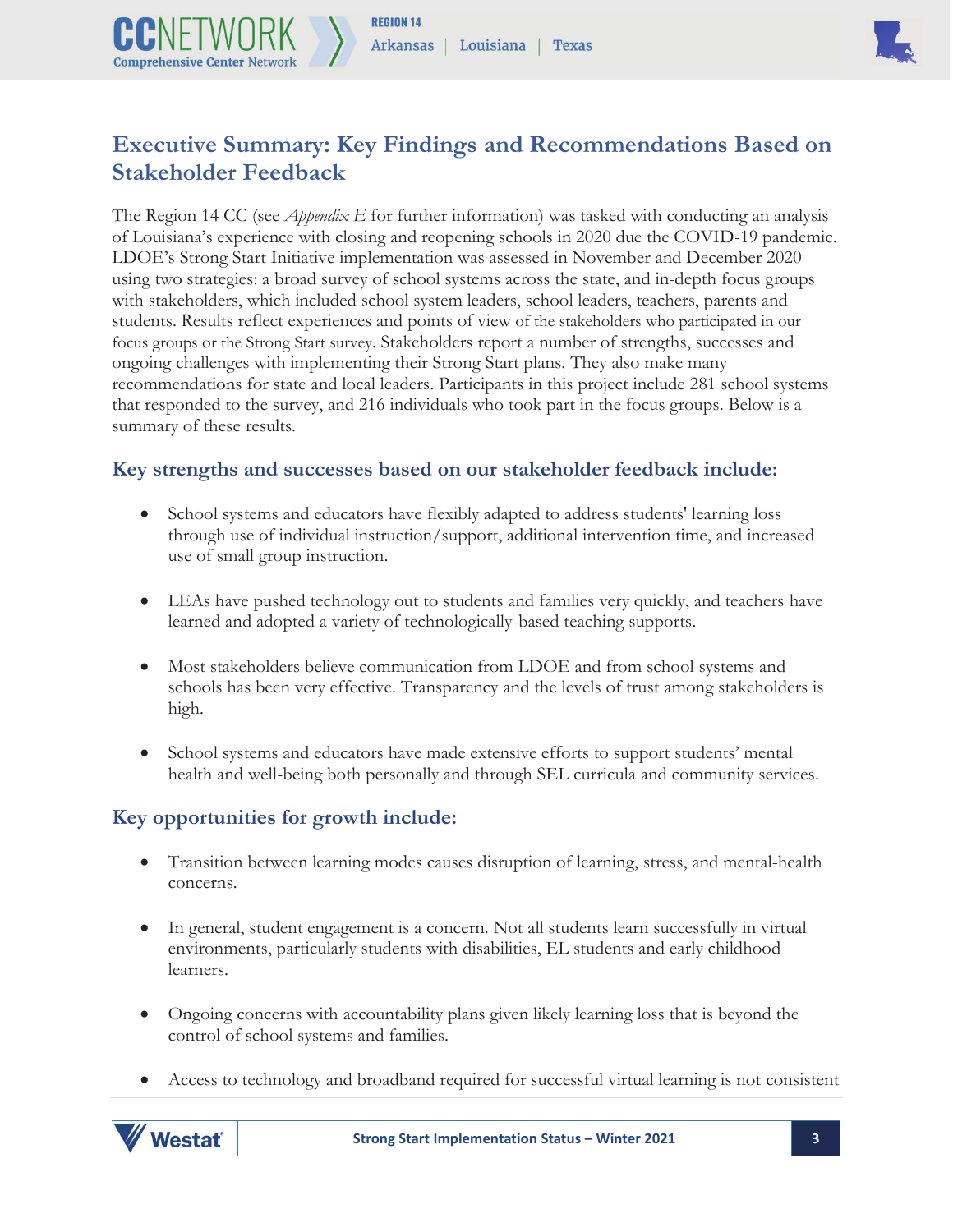

for all students.

**Comprehensive Center Net** 

• Maintaining contact and communication with families for those affected by hurricanes and the economy has been challenging. Attendance and truancy are major concerns.

These findings suggest that LDOE could engage in the following actions to support school systems and stakeholders at all levels:

- 1. Continue to conduct stakeholder focus group and survey outreach (well received by all groups).
- 2. Inform stakeholders as soon as possible about accountability plans for this year should updated guidance be released by U.S. Department of Education.
- 3. Provide support mechanisms and guidance on how to address absenteeism, truancy/missing students.
- 4. Work with state and federal agencies to build out broadband access to rural Louisiana schools.
- 5. Work with school systems to ensure that guidance for education technology to maximize student learning is effectively communicated to educators at the school and classroom level.
	- a. Provide additional supports to ensure that all educators are aware of the guidance for virtual learning and remote learning to set local expectations.
	- b. Provide additional supports to ensure that all educators are provided the guidance for technology used at the district/local level that includes a list of acceptable video platforms, learning management systems, and software applications.
	- c. Provide recommendations for implementation of technology at the local level that reduces the burden on students and parents to learn multiple technologies for the same grade level or families with multiple children.
	- d. Advocate for additional on-going funding to support maintenance and repair of computers, networks, and software tools to support virtual learning.
- 6. Create a parent portal with resources to support the role of families as a partner in learning to minimize the cost of each district doing this on their own.
	- a. Encourage districts to use this common platform to provide family support.
	- b. Allow posting of short video explanations of key topics/issues/policies, etc.
	- c. Provide links to needed technology and instructions on how to use the technology.

LDOE's response to these findings follows immediately below. The remainder of this report is organized into two sections that are based on the two data-collection strategies: findings from **focus groups** (Section I) conducted with stakeholders at all levels, and results from an **online survey** (Section II) of school systems across the state. Appendices provide detailed information regarding focus group protocols, and results for individual questions on the survey.

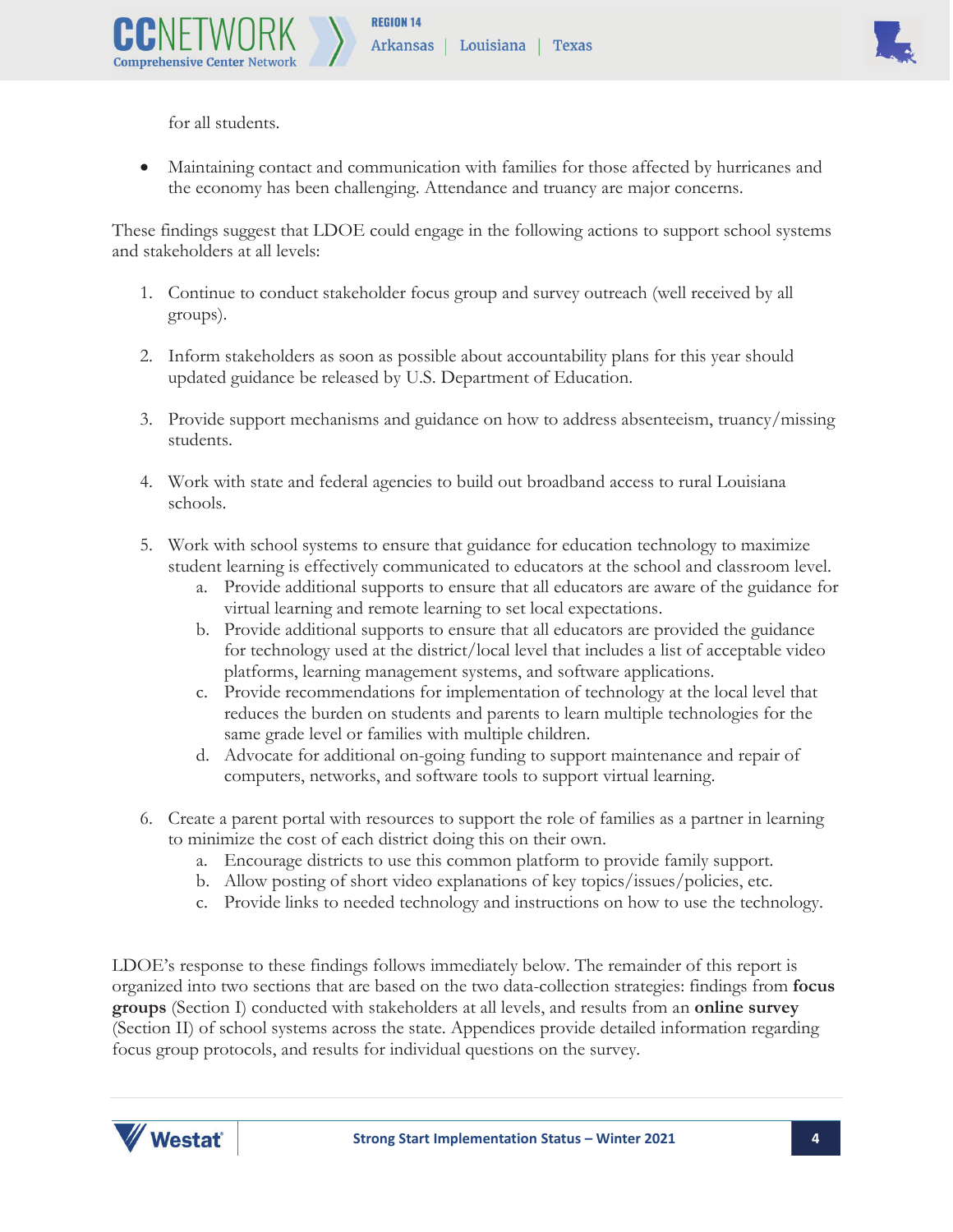

## **LDOE Response**

**Comprehensive Center Netwo** 

The 2020-21 school year has been especially trying for Louisiana educators, families and students. In addition to the pandemic and civil unrest across the nation, Louisiana was at the center of a historically active hurricane season — which included landfall of the most powerful storm on record for Louisiana.

The Louisiana Department of Education has supported school system leaders as they worked to provide a safe, quality education to our state's over 827,000 children. There is no blueprint for leading schools or systems through the COVID-19 pandemic. In Louisiana and across the nation, this has led to a number of successes and opportunities for growth.

Here are some of the efforts made by the LDOE and school systems around the state to serve students, educators, and families.

- Over 60% of Louisiana students are benefitting from in-person instruction as of January 2021.
- Louisiana schools have not been "super spreader" locations due to health standards passed by the Board of Elementary and Secondary Education (BESE), partnerships with medical experts, and strong mitigation efforts.
- Medical experts testified during BESE meetings that LDOE reopening guidelines stand among the nation's best and that, when following mitigation efforts, Louisiana schools are among the safest locations in the state.
- Every Louisiana school system developed local reopening plans that included anticipated shifts due to increased or decreased presence of the virus in their community following the LDOE's release of school reopening guidance.
- To further help school systems manage changing requirements and shifts in modality, the LDOE developed resources like staffing models, balanced calendar models, and provided additional funding.
- Virtual instruction best practices and family guides were developed.
- In addition to virtual instruction training offered by school systems, the LDOE partnered with national organizations to provide free synchronous and asynchronous virtual instruction workshops to teachers and principals.
- The LDOE released a number of academic supports to help systems combat learning loss. This includes guidance on important prerequisite standards as well as the upcoming debut of a comprehensive virtual tutoring program.
- To ensure safe and secure testing environments, the LDOE released guidance to school systems and offered numerous flexibilities.
- Toolkits were created for early childhood education, preK-12, students with disabilities, and English Learners. These toolkits included guidance on technology distribution and training,

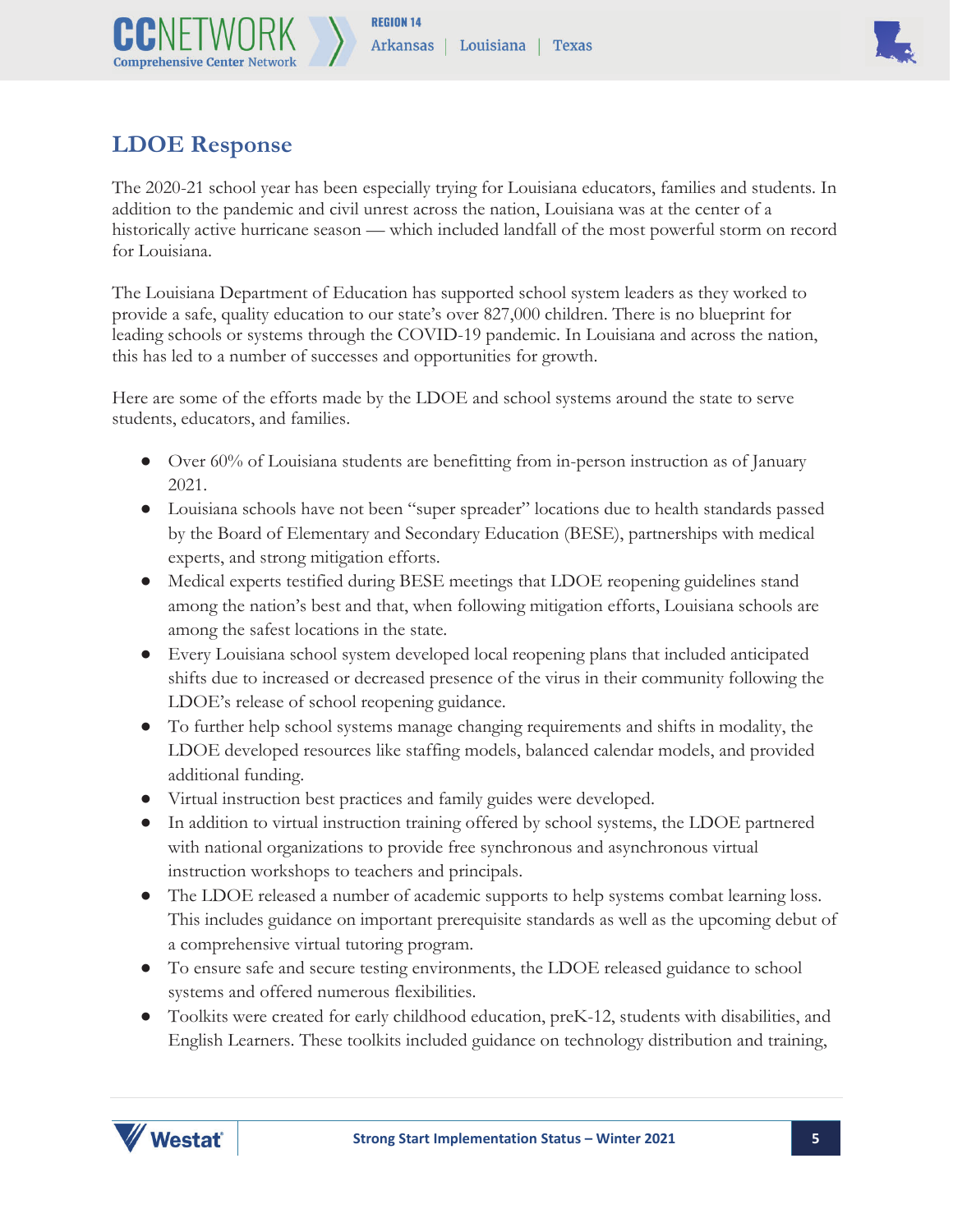

staffing and scheduling models, continuous learning in core and non-core areas, and assessing and addressing unfinished learning.

- The LDOE provided flexibility to teacher observations to reflect the impacts of the pandemic.
- A toolbox of support resources was developed for families of students with disabilities.
- Guidance was created for students with disabilities specific to compensatory services, virtual small group instruction, special education leaders, and direct service providers.
- The assessment calendar was adjusted to provide more flexible testing windows.
- Programs have been developed to integrate social-emotional learning with academics, as well as to help school systems and early childhood centers provide mental, emotional, and wellness support to students and educators.
- Supporting the reopening of early childhood centers by distributing funds and support. At the height of the pandemic, 70% of our early childhood centers were closed due to COVID-19. Today, only 2% are closed because of the pandemic.
- The LDOE partnered with individuals, agencies, and organizations to help supply school systems with PPE and rapid testing kits. This included 2 million face masks, 74,000 rapid testing kits, and supplies that will last through the second semester.

## **Upcoming LDOE supports**

**Comprehensive Center Netwo** 

- Over 23,000 Chromebooks will be distributed to school systems across the state to help close the digital divide.
- A virtual tutoring program, Strong Start Tutoring, has been developed to provide additional support for students and to help recover lost learning.
- Funding will be provided to support school systems in offering compensatory services to students with disabilities.
- The Department is researching how a learning management system (LMS) vendor guide can be utilized to support school systems in their selection of a high quality LMS.
- Real-time Early Access to Literacy (REAL) will provide individualized support for students in pre-K through grade 3 to make progress in their literacy development, with a focus on support for virtual learning.
- Numerous workshops at the 2021 Teacher Leader Summit will focus on remote learning best practices.
- The focus of future LDOE task force meetings will be on supporting school systems as they maintain contact and engagement with students and families.

In addition to the lessons learned from Region 14 CC, the LDOE identified additional lessons learned after reading this report.

● Some schools indicated they designated "virtual learning teachers." These teachers did not also have in-person classes. This reduced stress for the educator and allowed for more

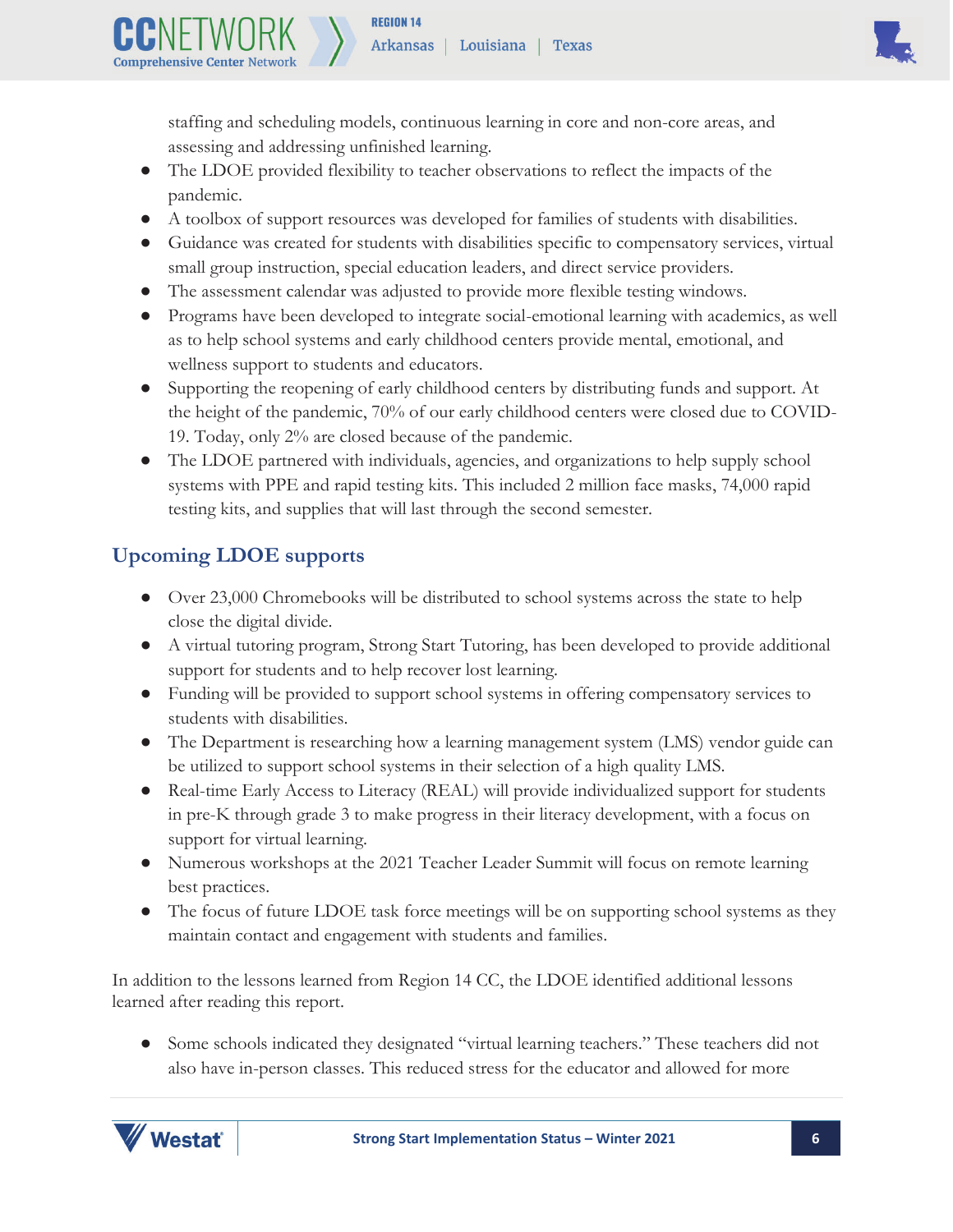

contact with individual students. It's an example of schools being creative and resourceful with staffing and scheduling.

- Every parent wants the best for their child, but their capacity to support during virtual learning can be limited. While many school systems do offer assistance in this area, families would benefit from additional supports.
- Students, parents, and teachers shared that when transitioning between modalities, it was helpful to reduce the number of periods in the day and start classes later. This is a "lesson learned" that could be shared with the field to assist other school systems.

This report offered additional insights for where we can focus our efforts and reinforced many of the initiatives we've undertaken since school buildings first closed in March of 2020. Along with the information we gain from our many other outreach efforts, this report demonstrates the lengths school systems and families are going to serve their children and where we can most effectively help aid those efforts.



**Comprehensive Center Netwo**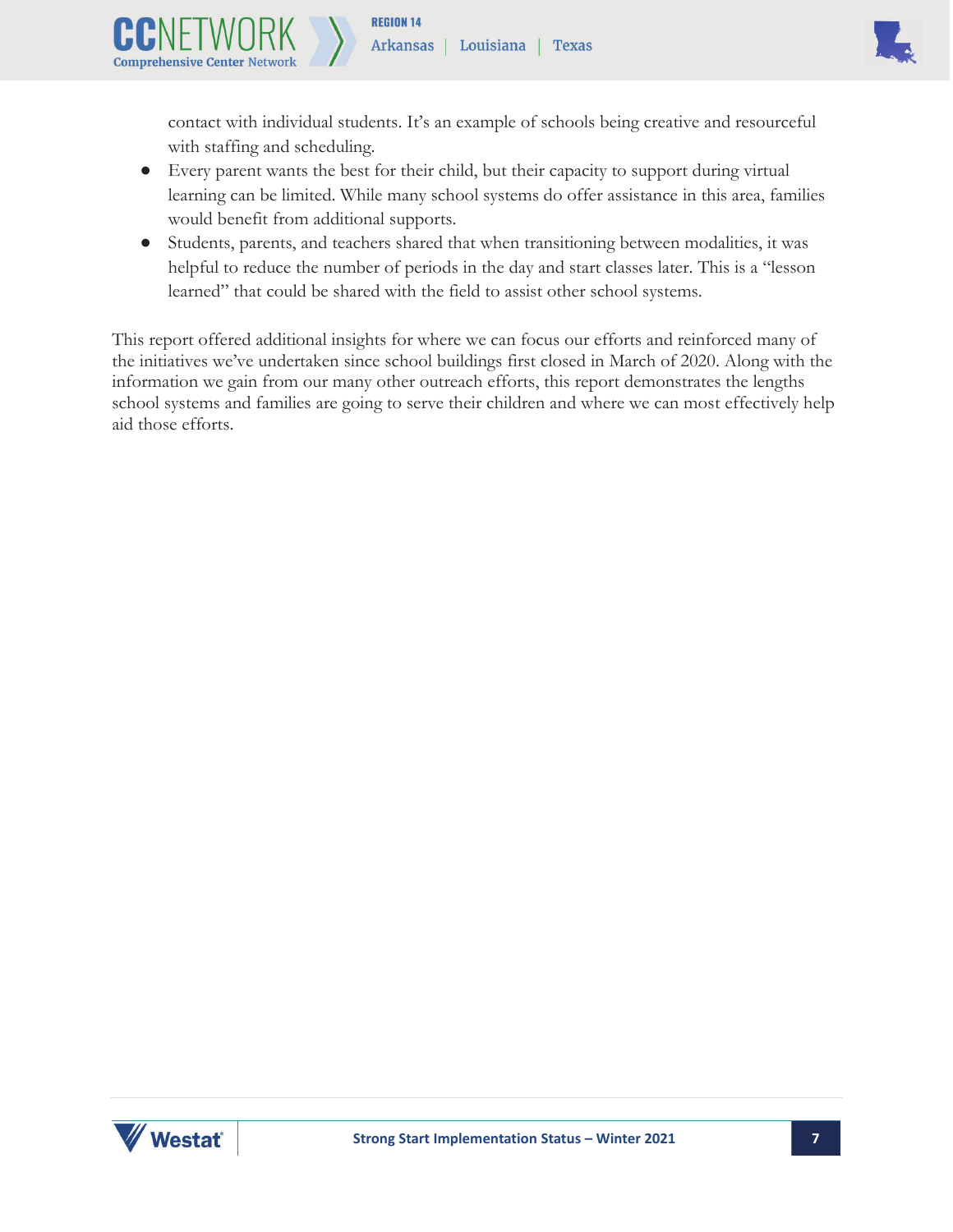



## **Section I: High-level Takeaways and Recommendations from Louisiana Strong Start 2020 Winter Focus Groups**

#### **Introduction**

The Louisiana Department of Education engaged stakeholders across the state to participate in virtual focus groups to gain insight from their experiences during school closing and reopening in 2020. Over 200 school system leaders (superintendents, district leaders, etc.), school leaders (principals, deans, assistant principals, etc.), teachers, parents, and students participated in these sessions, conducted by the Region 14 CC over a four-week period from mid-November through mid-December (see Table 1).

Table 1. Stakeholder focus group attendance.

| <b>Stakeholder Groups</b>    | <b>Attended</b> | <b>Sessions</b> |
|------------------------------|-----------------|-----------------|
| <b>Teachers</b>              | 43              | 8               |
| <b>Parents</b>               | 22              | 12              |
| <b>School Leaders</b>        | 65              | 11              |
| <b>School System Leaders</b> | 45              |                 |
| <b>Students</b>              | 41              | 8               |
| <b>TOTAL</b>                 | 216             |                 |

These stakeholders were asked to identify their successes and challenges in meeting the diverse needs of students during this time, as well as for their recommendations on what can be done to better address these needs. Overall, stakeholders remain committed to providing the best quality teaching and learning experiences possible under the COVID-19 conditions in Louisiana. In addition, many stakeholders were also impacted by multiple hurricanes that contributed to additional school closures and disruptions of vital services, such as electricity and connectivity. Staff and system resources are highly stressed at this time and will remain so until all students and teachers are able to return to school consistently, without new quarantines or school closure.

Below we list findings that ranked among the greatest concerns across all stakeholder groups. Highlevel takeaways and recommendations are organized around the Strong Start 2020 priority areas, which include virtual learning, learning mode transitions, core academics, mental health and wellness, and communication. The group(s) that most prevalently cited each takeaway is indicated. Each recommendation is a summary of many recommendations provided by participants.

At the end of this section, two tables summarize the **successes** reported by stakeholder (Table 2) and **challenges** reported by stakeholder (Table 3). The protocol for each type of focus group stakeholder can also be found in: *Appendix A: Focus Group Questions -Educators; Appendix B: Focus Group Questions ̶ Parents;* and *Appendix C: Focus Group Questions ̶ Students.* 

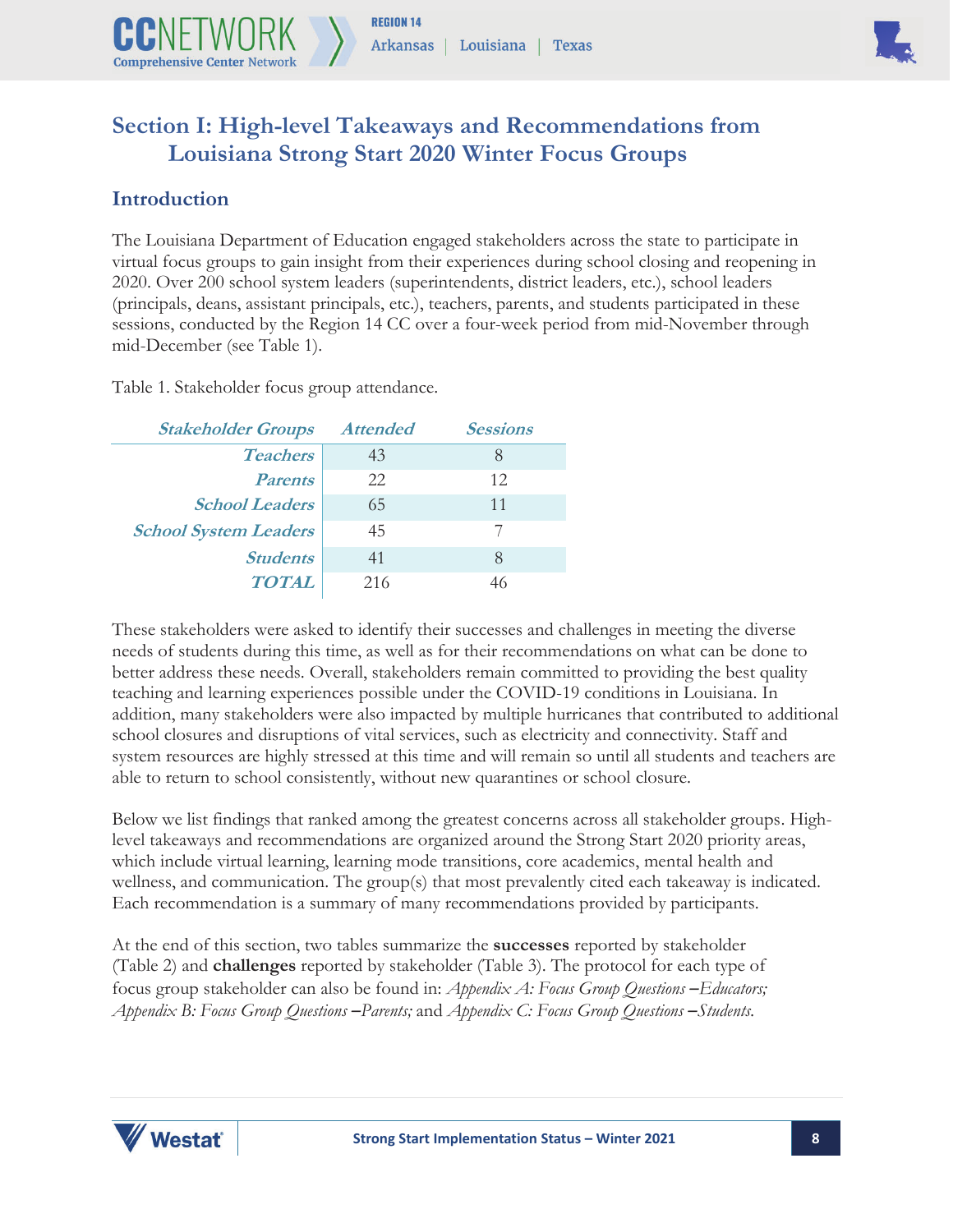



## **Findings**

Virtual learning lessons-learned based on focus groups and surveys conducted by the Region 14 CC

#### Successes

- Some schools have designated "virtual learning teachers" who do not have in-person classes; this takes the burden off other teachers, provides more contact with individual students, and reduces stress on everyone. (Teachers, School Leaders)
- Some students are better suited to virtual learning than others, and these students thrive in this environment. (Students, Teachers)
- The best way to address the needs of students with disabilities, early childhood, and EL students is to bring them into school, i.e., do not use virtual learning for these students. This also reduces a lot of parent stress. (Parents, School Leaders, Teachers, School System Leaders)
- Asynchronous videos or recorded lessons help both virtual and in-person learning. (Students, Teachers, Parents)
- Teachers are adapting quickly and learning to appreciate the technology tools that are available for all learners. (School Leaders, Teachers)
- Districts have made a massive effort to get technology into the hands of students, resulting in a logistics feat that takes most school systems years to implement. (School System Leaders, School Leaders, Teachers)

#### **Opportunities**

- Learners/parents are struggling with having so many different platforms and applications being used –need more consistency across all classes. (Parents and Students)
- Implementing best practices for instructing remote learners can be challenging for some teachers – it takes a unique skillset. (Teachers and Students)
- Rural infrastructure shortages are impacting connectivity. (All groups)
- Costs of creating, maintaining, repairing technology systems (e.g. infrastructure, hotspots, laptops, etc.) is high and is not regularly budgeted. (School Leaders, School System Leaders)
- Parents would like more support/capacity to help with instruction/learning is limited. (School Leaders, Teachers, and Parents)
- Disparity among students/families (i.e. access to hardware, connectivity, parental support/capacity). (All groups)

#### Learning Modes Transition lessons-learned based on focus groups and surveys conducted by the Region 14 CC

#### Successes

- Reducing number of periods in the day and starting classes later is very helpful to students transitioning between modes. (Students, Teachers, Parents)
- Providing adequate time for teachers and parents to prepare for school closures is helpful. (Teachers, Parents, Students)

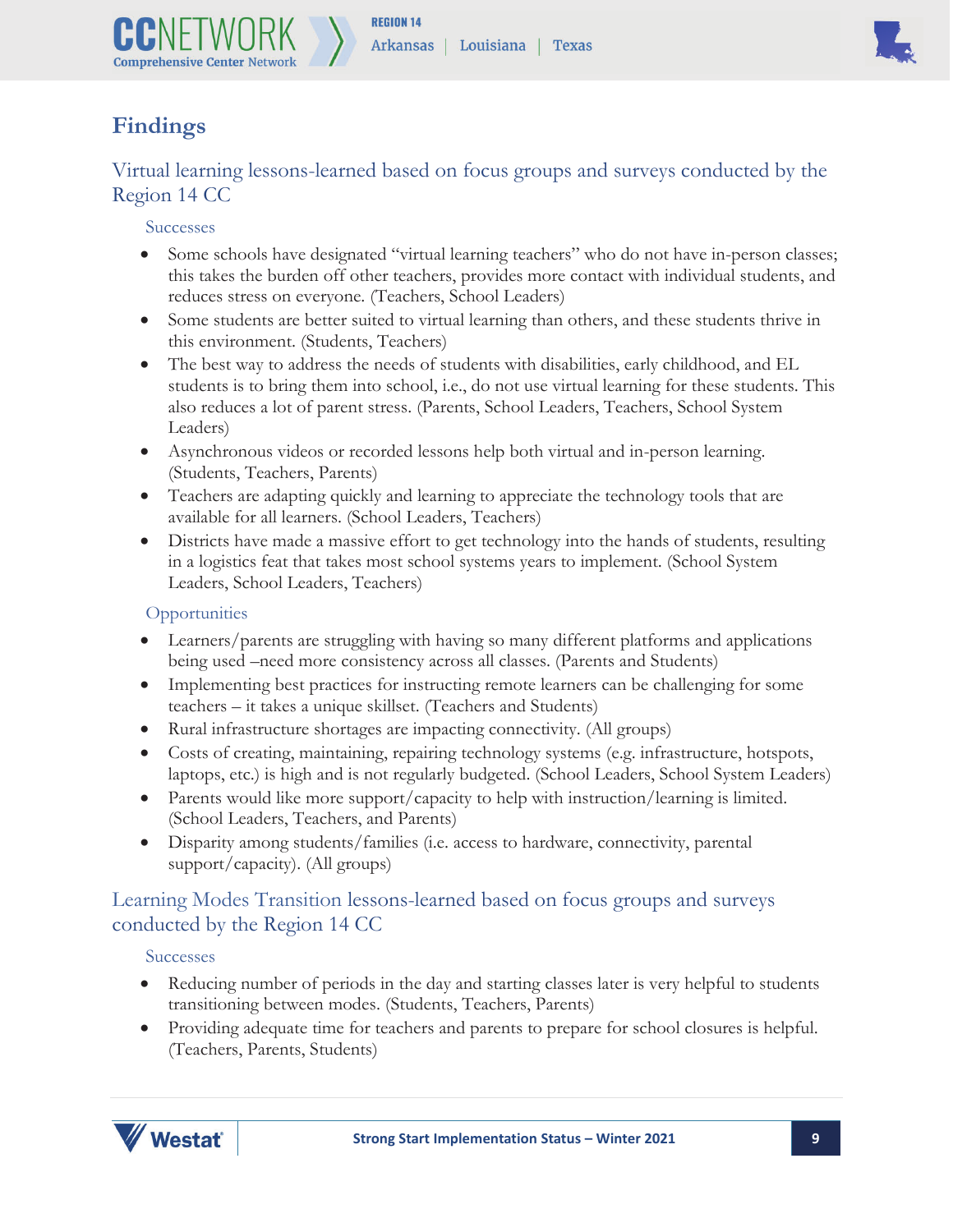

- Hybrid models that include a "flex" day to allow teachers to focus on struggling and remote students and for students to focus on completing work is very beneficial. (Teachers, School Leaders)
- Having technology in-hand allows districts to be much more flexible when closures need to occur. (School Leaders, School System Leaders)

#### **Opportunities**

- x Staffing needed to cover all classes & disruption in learning with each transition. (School System Leaders, School Leaders, and Teachers)
- Quality of instruction/learning disparity between learning modes (remote students struggling). (Teachers, Parents, and Students)
	- o In-person having best success.
	- o Some students transferring to fully online academies to gain more flexibility in scheduling, finding courses they need, better support for virtual learning.
	- o Students in hybrid models worry about safety, but like being in school and seeing friends.
	- o Students remote learning does not equal "virtual learning" when work consists of worksheets and homework assignments; students want face time with teachers
	- o Students/teachers in temporary quarantine/homebound situations creates great stress and disruption.
	- o Teachers having to teach multiple modes simultaneously (i.e. responsible for teaching both in-person and remote students)—quality of instruction suffers for one or the other or both.

#### Core Academics lessons-learned based on focus groups and surveys conducted by the Region 14 CC

**Successes** 

- Smaller classes provide more time and attention for students and improves their learning. (Students, Teachers)
- Benchmark assessments have aided in identifying learning gaps, allowing schools to target struggling students. (Teachers, School Leaders)
- Curriculum with online components aids teachers and saves prep time. (Teachers, School Leaders)
- Teacher-leaders who are tech-savvy are stepping forward to help schools in professional development and peer support. (Teachers, School Leaders, School System Leaders)

#### **Opportunities**

- How test results and accountability for this school year will be used is a top issue of concern for all stakeholder groups.
- Attendance/truancy is a major concern, but schools do not have resources to go out and find students and families. (School Leaders)
- Completion of homework (virtual learners) assigned is an issue; many students are not engaged; they feel it is busy work. (Students, Teachers)
- Diagnostic testing (Teachers, School Leaders)
	- o Few are using them because they are overwhelmed by everything else.

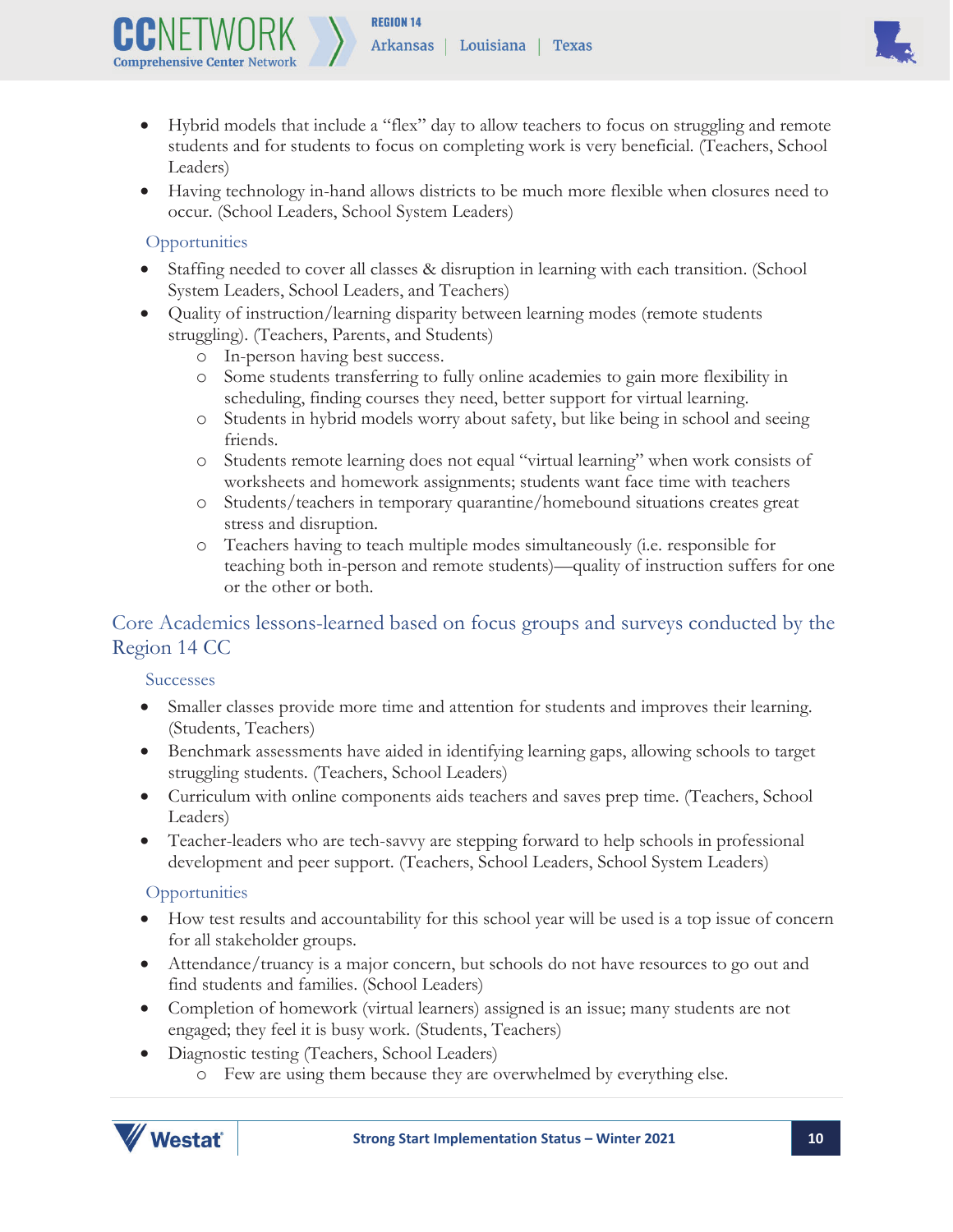

- o Don't know where kids stand academically.
- Ensuring students are getting graduation/pathways required coursework opportunities. (Parents, Teachers, Students, School Leaders)
- Disruption in learning with each transition and quarantine. (Teachers, Parents, and Students)

#### Mental Health & Well-being lessons-learned based on focus groups and surveys conducted by the Region 14 CC

#### Successes

**Comprehensive Center Netwo** 

- Trying to bring more energy and fun back to schools and classrooms through games, contests, recognition, etc. (Students, Teachers)
- Reaching out to students and families regularly to ask, "How are you doing?" (School Leaders, Parents)
- Peer-to-peer connections by students through a campus program has helped student depression. (Students)
- Connecting with community counseling services to support teachers and students. (School Leaders)
- Implementing SEL curriculum on campuses for both teacher and student support. (Teachers, School Leaders)

#### **Opportunities**

- Uncertainty about how testing will be used is causing stress/anxiety. (All groups)
- Disruptions when transitioning from learning modes processes were not always consistent at the LEA level, very stressful. (Teachers and Students)
- Teachers having to teach both in-person and remote learners at the same time (2 separate jobs and can't do well for either group). (Teachers, Parents and Students)
- Teachers/students having to use new instructional/learning practices with minimal training. (Teachers, Parents, and Students)
- Personal health/safety concerns. (Teachers and Students)
- $\bullet$  Student mental health and emotional well-being (e.g., loss of social connections, school traditions). (All groups)

#### Communication lessons-learned based on focus groups and surveys conducted by the Region 14 CC

#### Successes

- x Most stakeholders believe communication has been good at the local level. (School Leaders, Teachers, and Parents)
- x Schools/districts are successfully using a wide variety of tools to communicate with students/parents (e.g. social media, texting apps, district apps, LMS platforms, websites, phone calls, home visits). (School Leaders, Teachers, and Parents)
- Being honest, transparent, and open with all stakeholders helps build trust and respect. (Students, Parents, and Teachers)

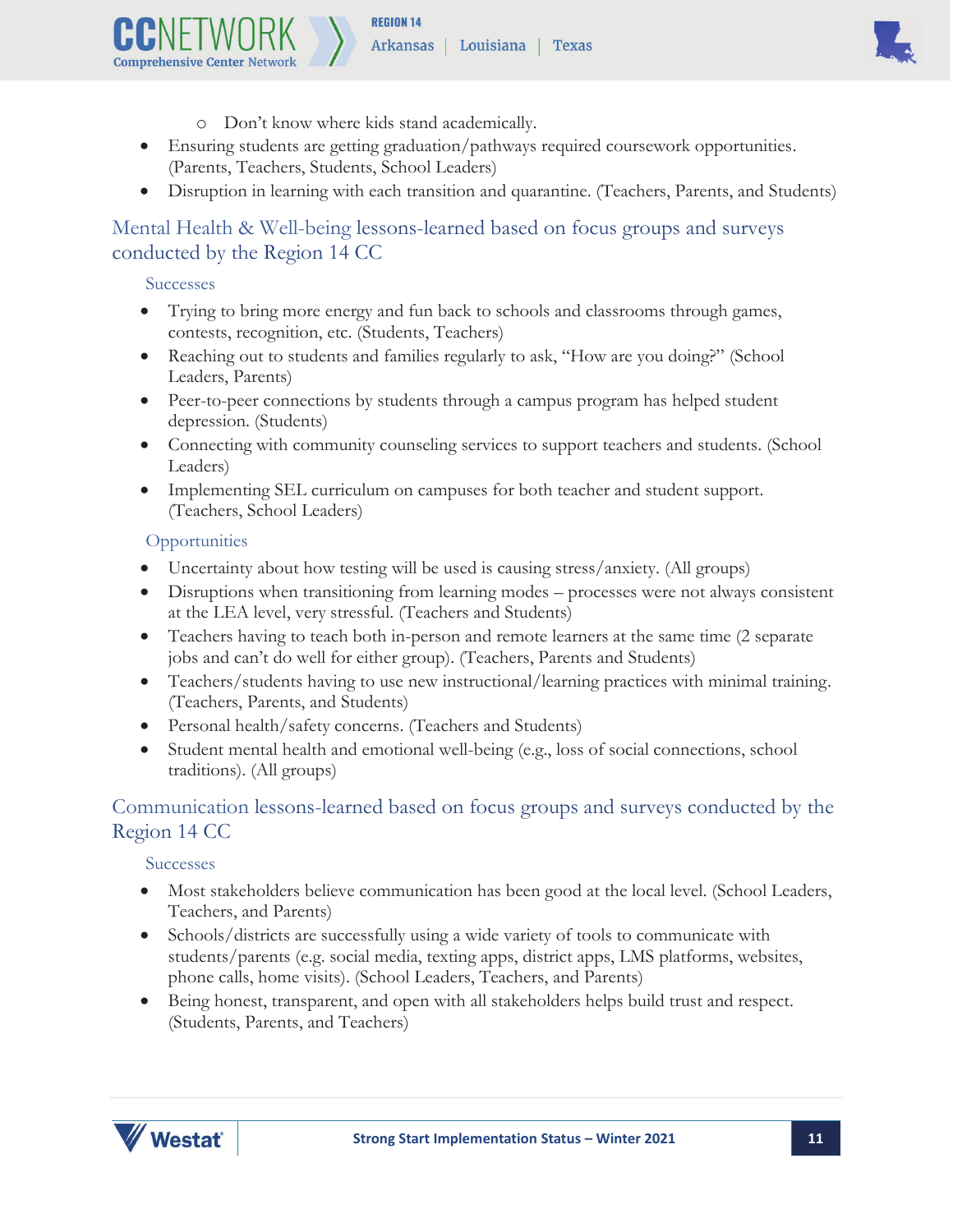



#### **Opportunities**

- Schools struggle to maintain up-to-date contact information for students/parents. (School Leaders)
- x Hurricanes have forced migration of families trying to communicate/contact these families is very difficult. (All groups)

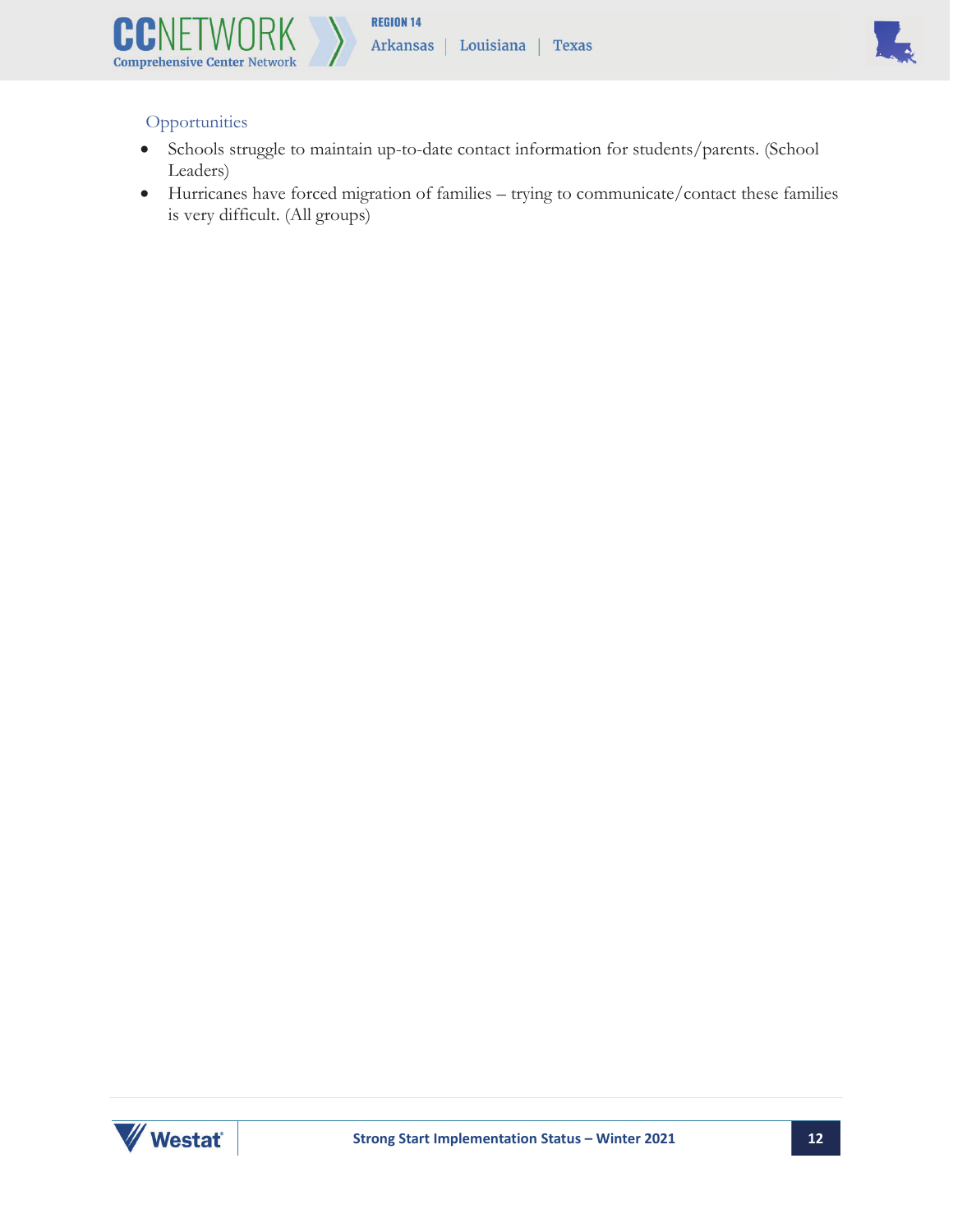



Table 2. Louisiana Strong Start 2020 Focus Groups: What are some of the *successes* you've experienced as schools reopened this Fall?

| S=Students, P= Parents, T=Teachers, SL=School Leaders, SSL=School System                                                                                                                                      |              | $\mathbf P$  | $\mathbf T$  | <b>SL</b>    | <b>SSL</b>   |
|---------------------------------------------------------------------------------------------------------------------------------------------------------------------------------------------------------------|--------------|--------------|--------------|--------------|--------------|
| Leaders                                                                                                                                                                                                       | S            |              |              |              |              |
| <b>Virtual Learning</b>                                                                                                                                                                                       |              |              |              |              |              |
| Some schools have designated "virtual learning teachers" who do not have in-person classes; this takes                                                                                                        |              |              |              |              |              |
| the burden off other teachers, provides more contact with individual students, and reduces stress on                                                                                                          |              |              | $\checkmark$ | $\checkmark$ |              |
| everyone.<br>Some students are better suited to virtual learning than others, and these students thrive in this                                                                                               |              |              |              |              |              |
| environment.                                                                                                                                                                                                  | $\checkmark$ |              | $\checkmark$ |              |              |
| The best way to address the needs of students with disabilities, early childhood, and EL students is to                                                                                                       |              |              |              |              |              |
| bring them into school, i.e., do not use virtual learning for these students. This also reduces a lot of                                                                                                      |              | $\checkmark$ | $\checkmark$ | $\checkmark$ |              |
| parent stress.                                                                                                                                                                                                |              |              |              |              |              |
| Asynchronous videos or recorded lessons help both virtual and in-person learning.                                                                                                                             | $\checkmark$ | $\checkmark$ |              |              |              |
| Teachers are adapting quickly and learning to appreciate the technology tools that are available for all                                                                                                      |              |              |              | $\checkmark$ |              |
| learners.<br>Districts have made a massive effort to get technology into the hands of students, resulting in a                                                                                                |              |              |              |              |              |
| logistics feat that takes most school systems years to implement.                                                                                                                                             |              |              |              | $\checkmark$ | $\checkmark$ |
| <b>Learning Mode Transitions</b>                                                                                                                                                                              |              |              |              |              |              |
| Reducing number of periods in the day and starting classes later is very helpful to students                                                                                                                  |              |              |              |              |              |
| transitioning between modes.                                                                                                                                                                                  | $\checkmark$ | $\checkmark$ | ✓            |              |              |
| Providing adequate time for teachers and parents to prepare for school closures is helpful.                                                                                                                   | $\checkmark$ | $\checkmark$ | $\checkmark$ |              |              |
| Hybrid models that include a "flex" day to allow teachers to focus on struggling and remote students                                                                                                          |              |              | $\checkmark$ | ✓            |              |
| and for students to focus on completing work is very beneficial.                                                                                                                                              |              |              |              |              |              |
| Having technology in-hand allows districts to be much more flexible when closures need to occur.                                                                                                              |              |              |              |              |              |
| <b>Core Academics</b>                                                                                                                                                                                         |              |              |              |              |              |
| Slowing down pacing schedule gives more time for students to master content before moving on.                                                                                                                 | $\checkmark$ | $\checkmark$ |              |              |              |
| Smaller classes provide more time and attention for students and improves their learning.                                                                                                                     | $\checkmark$ | $\checkmark$ | $\checkmark$ |              |              |
| Benchmark assessments have aided in identifying learning gaps, allowing schools to target struggling<br>students.                                                                                             |              |              | $\checkmark$ | $\checkmark$ |              |
| Curriculum with online components aids teachers and saves prep time.                                                                                                                                          |              |              |              | $\checkmark$ |              |
| Teacher-leaders who are tech-savvy are stepping forward to help schools in professional development                                                                                                           |              |              |              |              |              |
| and peer support.                                                                                                                                                                                             |              |              |              | $\checkmark$ | $\checkmark$ |
| Mental Health & Well-being                                                                                                                                                                                    |              |              |              |              |              |
| Trying to bring more energy and fun back to schools and classrooms through games, contests,<br>recognition, etc.                                                                                              | $\checkmark$ |              |              | $\checkmark$ |              |
| Reaching out to students and families regularly to ask, "How are you doing?"                                                                                                                                  |              |              |              |              |              |
| Peer-to-peer connections by students through a campus program has helped student depression.                                                                                                                  | $\sqrt{ }$   |              |              |              |              |
| Connecting with community counseling services to support teachers and students.                                                                                                                               |              |              |              | $\checkmark$ |              |
| Implementing SEL curriculum on campuses for both teacher and student support.                                                                                                                                 |              |              |              | $\checkmark$ |              |
| Communication                                                                                                                                                                                                 |              |              |              |              |              |
| Most stakeholders believe communication has been good at the local level (School Leaders, Teachers,                                                                                                           |              | $\checkmark$ |              | $\checkmark$ |              |
| and Parents).                                                                                                                                                                                                 |              |              | $\checkmark$ |              |              |
| Schools/districts are successfully using a wide variety of tools to communicate with students/parents<br>(e.g. social media, texting apps, district apps, LMS platforms, websites, phone calls, home visits). |              | $\checkmark$ |              | $\checkmark$ |              |
| Being honest, transparent, and open with all stakeholders helps build trust and respect.                                                                                                                      |              |              |              |              |              |

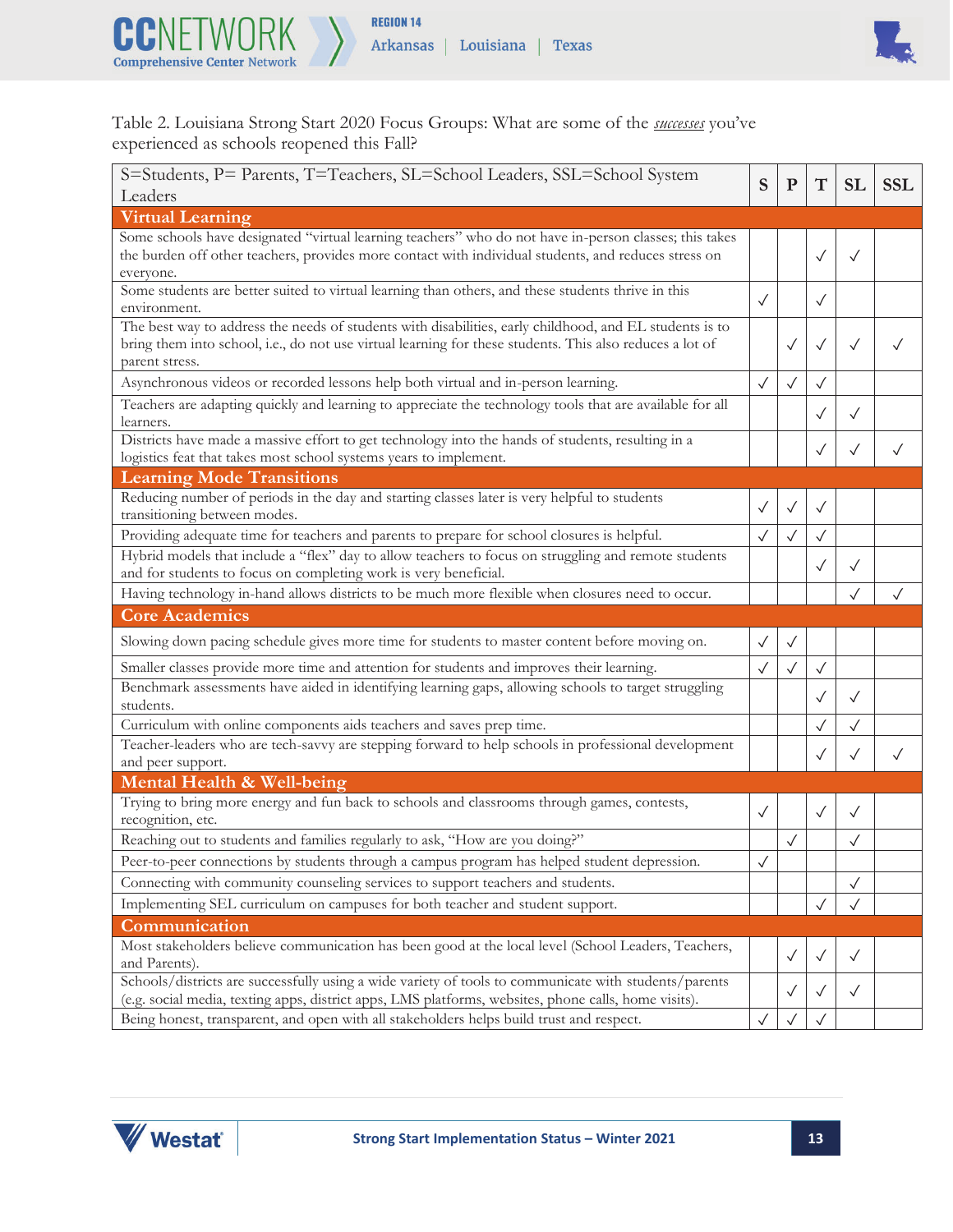



Table 3. Louisiana Strong Start 2020 Focus Groups: What are some of the *challenges* you have experienced in opening schools this Fall?

| S=Students, P= Parents, T=Teachers, SL=School Leaders, SSL=School System<br>Leaders                                                   | S            | ${\bf P}$    | T            | <b>SL</b>    | <b>SSL</b>   |
|---------------------------------------------------------------------------------------------------------------------------------------|--------------|--------------|--------------|--------------|--------------|
| <b>Virtual Learning</b>                                                                                                               |              |              |              |              |              |
| Learners/parents are struggling with having so many platforms, applications being used -need<br>more consistency across all classes.  | $\checkmark$ | $\checkmark$ |              |              |              |
| Teachers don't know best practices for instructing remote learners -takes a unique skillset.                                          | $\checkmark$ |              | $\checkmark$ |              |              |
| Rural issues impacting connectivity.                                                                                                  | $\checkmark$ | $\checkmark$ | $\checkmark$ | $\checkmark$ | $\checkmark$ |
| Costs of creating, maintaining, repairing technology systems (e.g. infrastructure, hotspots, laptops,<br>etc.) is high.               |              |              |              | $\checkmark$ | $\checkmark$ |
| Parent support/capacity to help with instruction/learning is limited; they need support too.                                          |              | $\checkmark$ | $\checkmark$ | $\checkmark$ |              |
| Disparity among students/families (i.e. access to hardware, connectivity, parental<br>support/capacity).                              | $\checkmark$ |              |              | $\checkmark$ | $\checkmark$ |
| <b>Transitions between Learning Modes</b>                                                                                             |              |              |              |              |              |
| Staffing needed to cover all classes & disruption in learning with each transition.                                                   |              |              |              | $\checkmark$ | $\checkmark$ |
| Quality of instruction/learning disparity between learning modes (remote students struggling).                                        | $\checkmark$ | ✓            |              |              |              |
| <b>Core Academics</b>                                                                                                                 |              |              |              |              |              |
| Accountability/testing is a stress factor for all groups, especially for students and teachers.                                       | $\checkmark$ | $\checkmark$ | $\checkmark$ | $\checkmark$ | $\checkmark$ |
| Attendance/truancy is a major concern.                                                                                                |              |              |              | $\checkmark$ |              |
| Completion of work (virtual learners) assigned is an issue; students are not engaged.                                                 |              |              | $\checkmark$ |              |              |
| Diagnostic testing                                                                                                                    |              |              | $\checkmark$ | $\checkmark$ |              |
| Ensuring students are getting graduation/pathways required coursework opportunities.                                                  |              |              |              |              |              |
| Disruption in learning with each transition & quarantine.                                                                             |              |              |              |              |              |
| Mental Health & Well-being                                                                                                            |              |              |              |              |              |
| Uncertainty about how testing will be used causing stress/anxiety.                                                                    |              |              |              |              |              |
| Disruptions when transitioning from learning modes - no consistency, very stressful.                                                  | $\checkmark$ |              |              |              |              |
| Teachers having to teach both in-person and remote learners at the same time (2 separate jobs<br>and can't do well for either group). | $\checkmark$ | $\checkmark$ | $\checkmark$ |              |              |
| Teachers/students having to use new instructional/learning practices with minimal training.                                           | ✓            |              |              |              |              |
| Personal health/safety concerns.                                                                                                      | $\checkmark$ |              |              |              |              |
| Student depression/suicidal tendencies (e.g. loss of social connections, school traditions).                                          |              |              |              | $\checkmark$ | $\checkmark$ |
| Communication                                                                                                                         |              |              |              |              |              |
| Schools struggle to maintain up-to-date contact information for students/parents.                                                     |              |              |              |              |              |
| Hurricanes have forced migration of families – trying to communicate/contact these families is<br>very difficult.                     | ✓            | $\checkmark$ | $\checkmark$ |              |              |

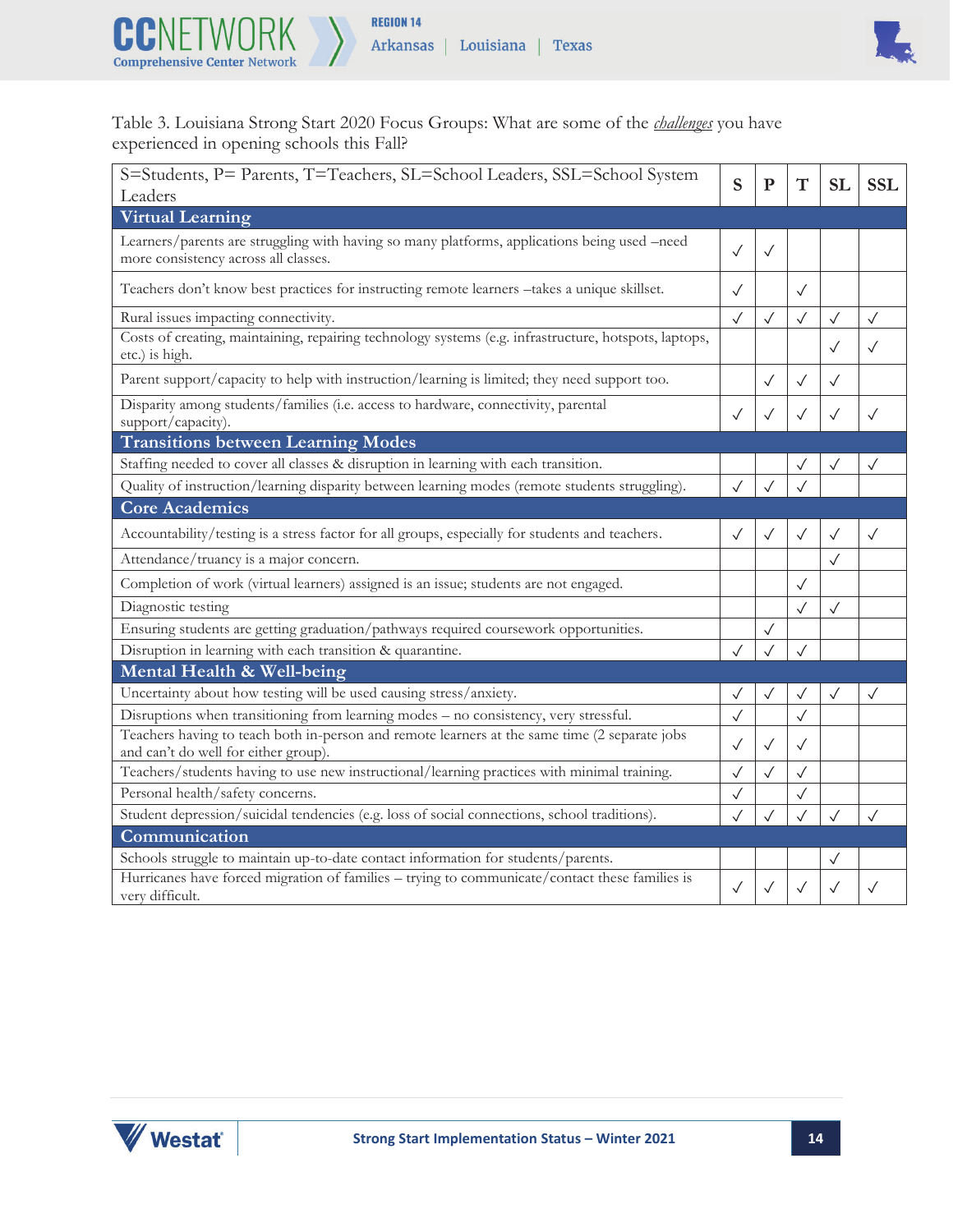

## **Section II: High-level Takeaways from the Louisiana Strong Start 2020 Winter Survey**

In an effort to comprehensively assess the experiences of school systems statewide, a survey was disseminated to 200 LEAs in mid-November. The survey asked about the most common challenges and strategies implemented by school systems, as well as offered an opportunity for systems to voice additional challenges and concerns.

Table 4 below summarizes the number of LEAs contacted to complete the survey, and the number and proportion of those completed. Of the 31 School System Leaders who participated in the focus group sessions, 27 also completed this survey. The online survey was disseminated by a link distributed through LDOE newsletters and through other regular meetings of LEA system leaders.

Table 4. Survey outreach and participation rates for all LEAs and by LEA-type

|                      |                 | <b>Public</b>  | Nonpublic      |
|----------------------|-----------------|----------------|----------------|
|                      |                 | <b>School</b>  | <b>School</b>  |
|                      | <b>All LEAs</b> | <b>Systems</b> | <b>Systems</b> |
| <b>Outreach</b>      | 389             | 200            | 189            |
| <b>Participation</b> | 281(72%)        | 170 $(85%)$    | 111 $(59%)$    |

The survey's main findings are presented in the next section, results from individual survey findings are reported in *Appendix D: Survey findings by question.*

#### **Survey Main Findings**

**Comprehensive Center Netwo** 

- The most common instructional strategies used to support students' learning loss include increased use of individual instruction/support, additional intervention time, and increased use of small group instruction.
- Using aligned curricular materials, specialized supports, and services to support continuous learning presented challenges with some stakeholders. These challenges include student engagement/active participation; student attendance; and families' need for additional technical and academic supports. Language is a challenge for English learners.
- The most common social, emotional, and/or mental health supports include:
	- For students: Access to onsite mental health services (e.g., individual counseling, group counseling), access to third-party or community-based mental health services, use or adoption of a social emotional learning (SEL) curricula, and community/team building activities (non-instructional time dedicated to building peer-to-peer relationships).